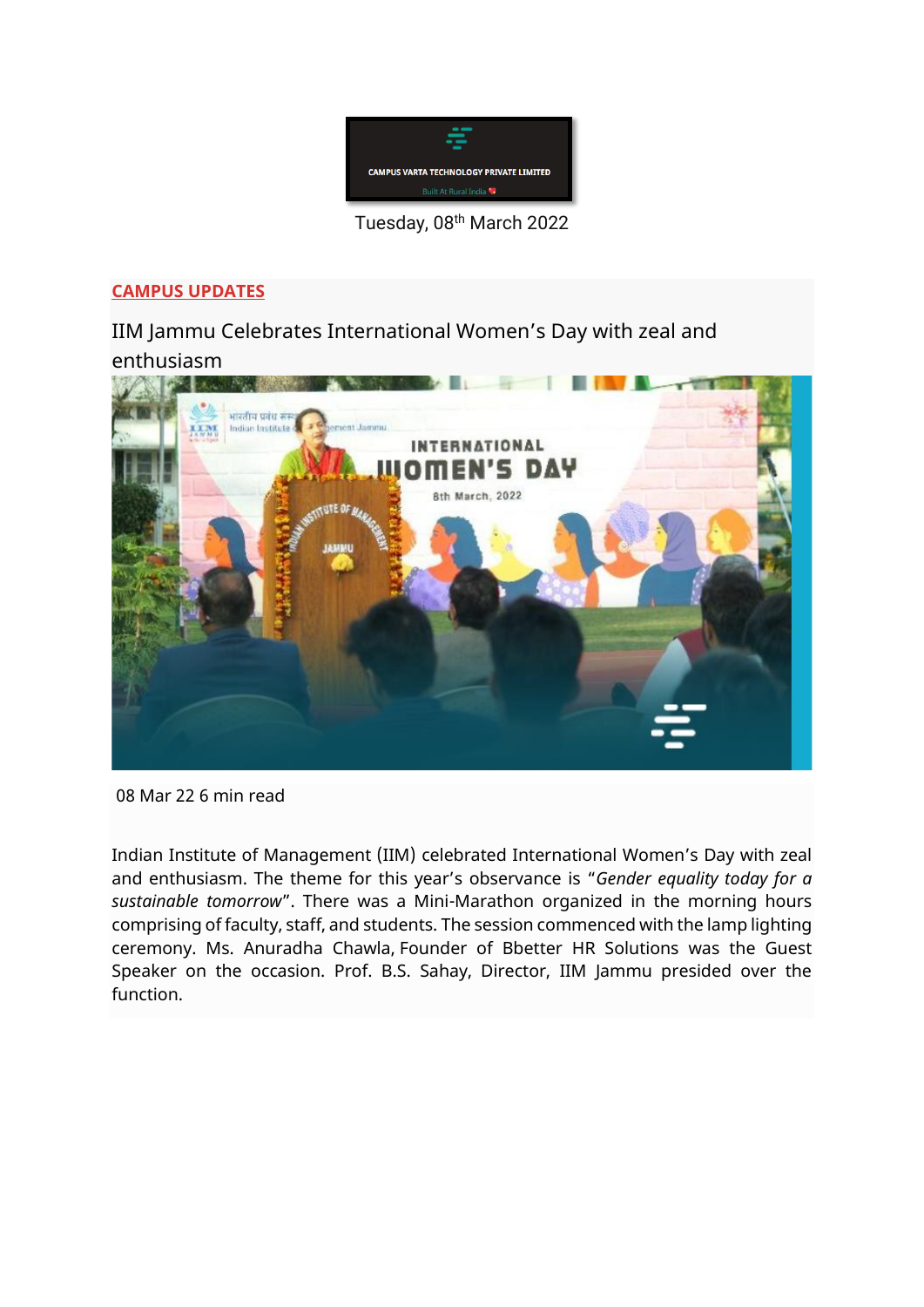

Speaking on the occasion, Prof. B.S. Sahay, Director, IIM Jammu spoke about respecting women. He reiterated that we should never differentiate between Men and Women. He mentioned that about 85 % of students of IPM Batch comprising of females paving the path for women empowerment. He wished the female student's good luck and emphasized that they have the capability to excel in their lives and career.

Ms. Anuradha Chawla, Founder of Bbetter HR Solutions and Guest speaker on the occasion spoke about the several complex aspects of womanhood and their course of journey lucidly in an easy-to-understand manner by giving day to day examples from daily life. She also opined on the fact that the nation today considers women as the engine of growth and believes in being committed to the rise of women nationally and globally.

Dr. Minakshi Kumari, Assistant Professor, IIM Jammu mentioned that the success of women is not limited to the professional front only but also on the family front too. She further stressed for gender equality and making women more visible in the crowded and noisy society of today.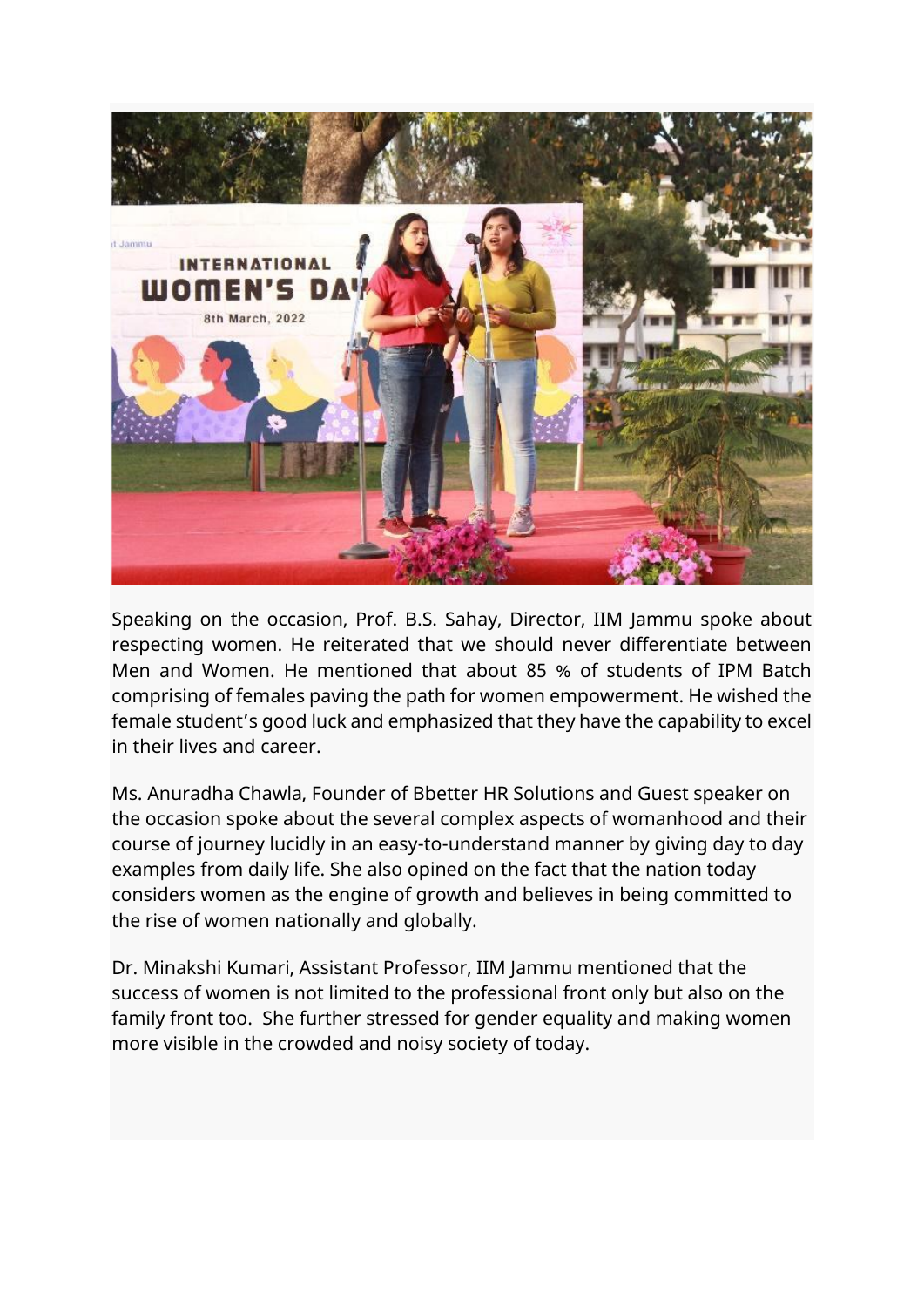

The session also comprised of questions and answers put forward by students. The celebration also comprised of cultural performance from the MBA and IPM batch. The event ended with a vote of thanks.

[https://www.campusvarta.com/campus-updates/iim-jammu-celebrates](https://www.campusvarta.com/campus-updates/iim-jammu-celebrates-international-womens-day-with-zeal-and-enthusiasm/)[international-womens-day-with-zeal-and-enthusiasm/](https://www.campusvarta.com/campus-updates/iim-jammu-celebrates-international-womens-day-with-zeal-and-enthusiasm/)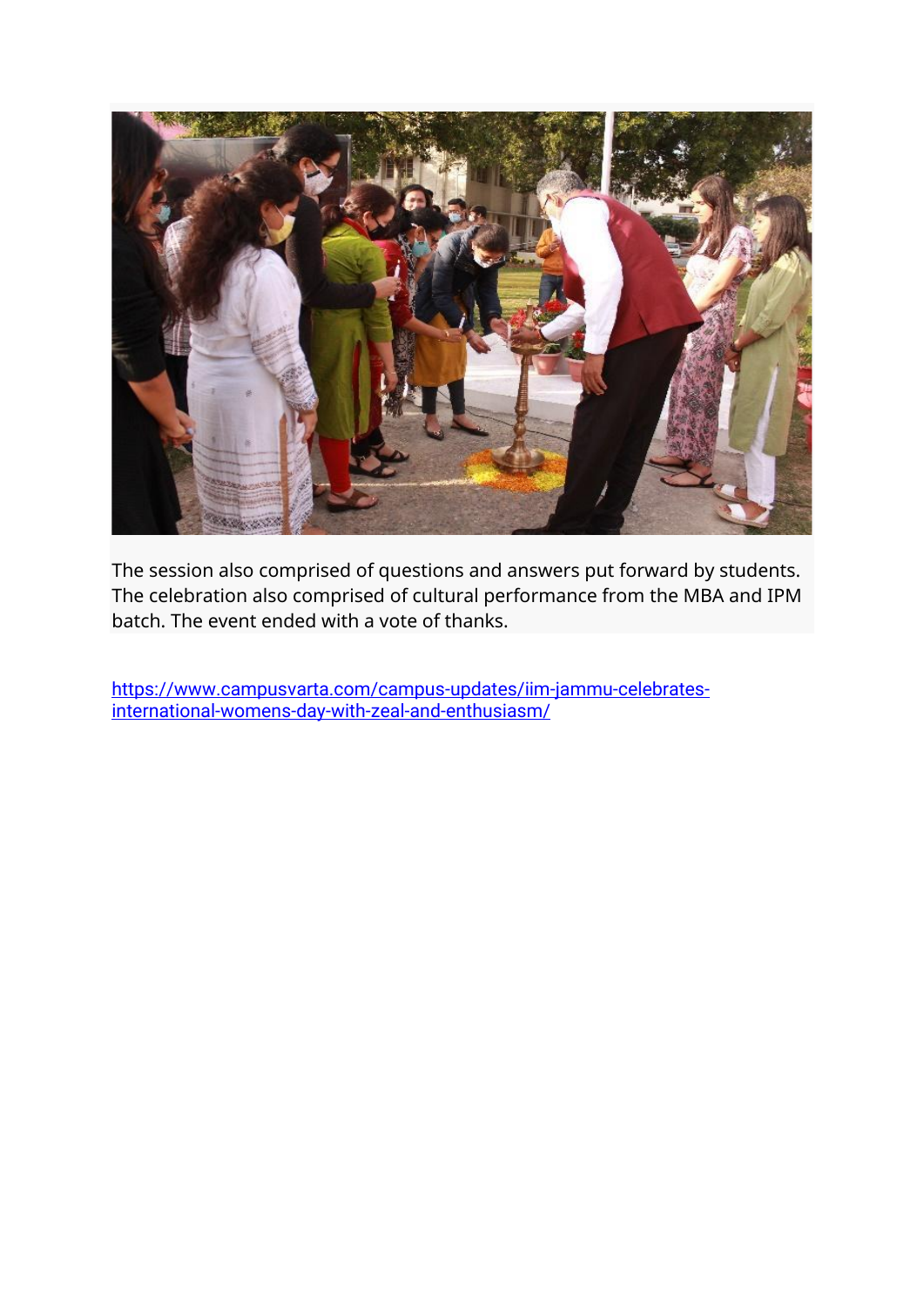

#### **Wednesday, 09 th March, 2022- Print Version**

International Women's Day celebrated with enthusiasm By **[Daily Excelsior](https://www.dailyexcelsior.com/author/admin/)** 09/03/2022

Excelsior Correspondent

Indian Institute of Management (IIM) celebrated International Women's Day with zeal and enthusiasm. A Mini-Marathon comprised of faculty, staff, and students. Anuradha Chawla, Founder of Bbetter HR Solutions was the guest speaker on the occasion. Prof. BS Sahay, Director, IIM Jammu presided over the function.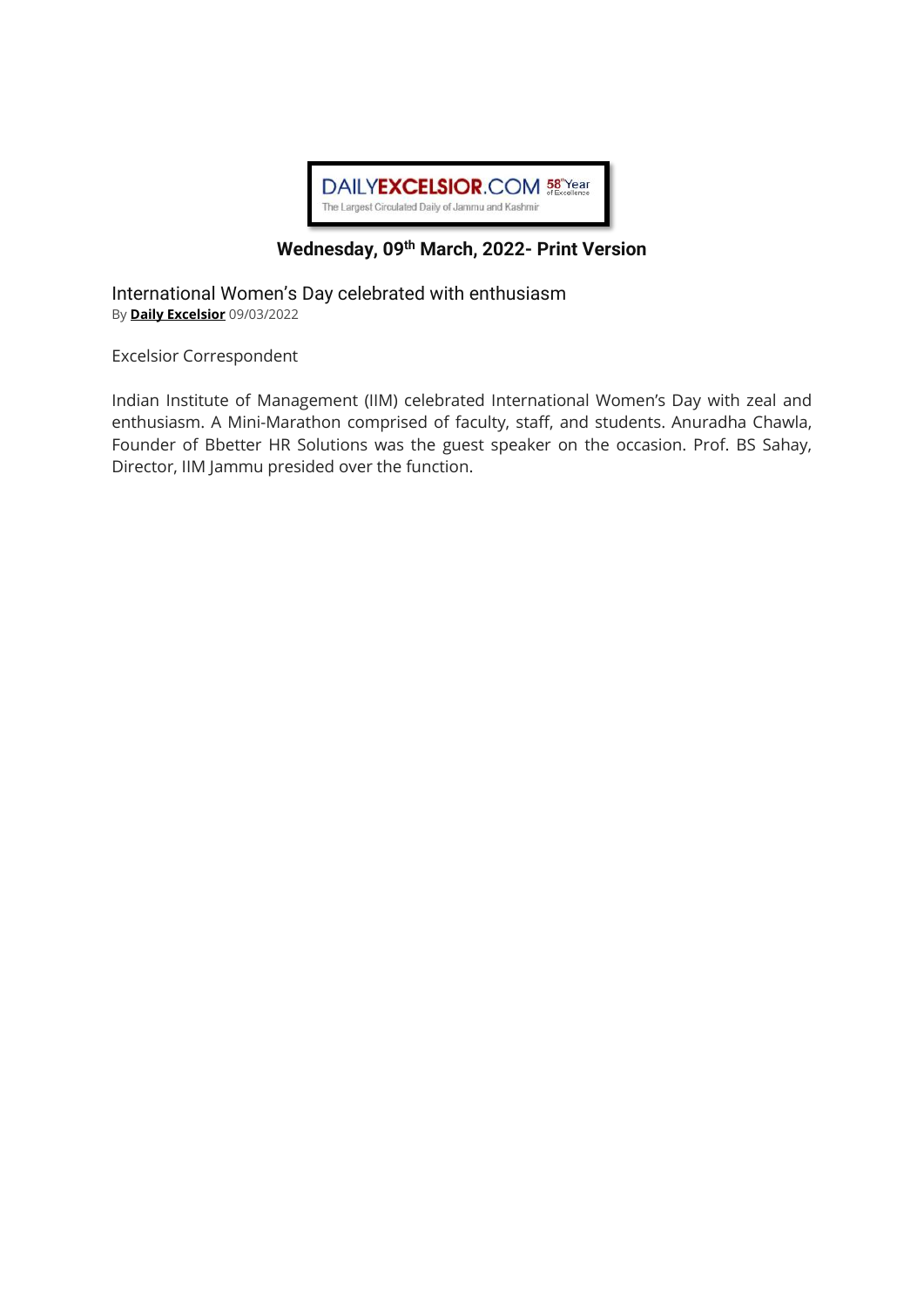

**Wednesday, 09th March, 2022- Print VersionIndian Institute** of Management (IIM) celebrated International Women's Day with zeal and enthusiasm. A Mini-Marathon comprised of faculty, staff, and students. Amuradha Chawla, Founder of Bbetter HR Solutions was the guest speaker on the occasion. Prof. BS Sahay, Director, IIM Jammu presided over the function.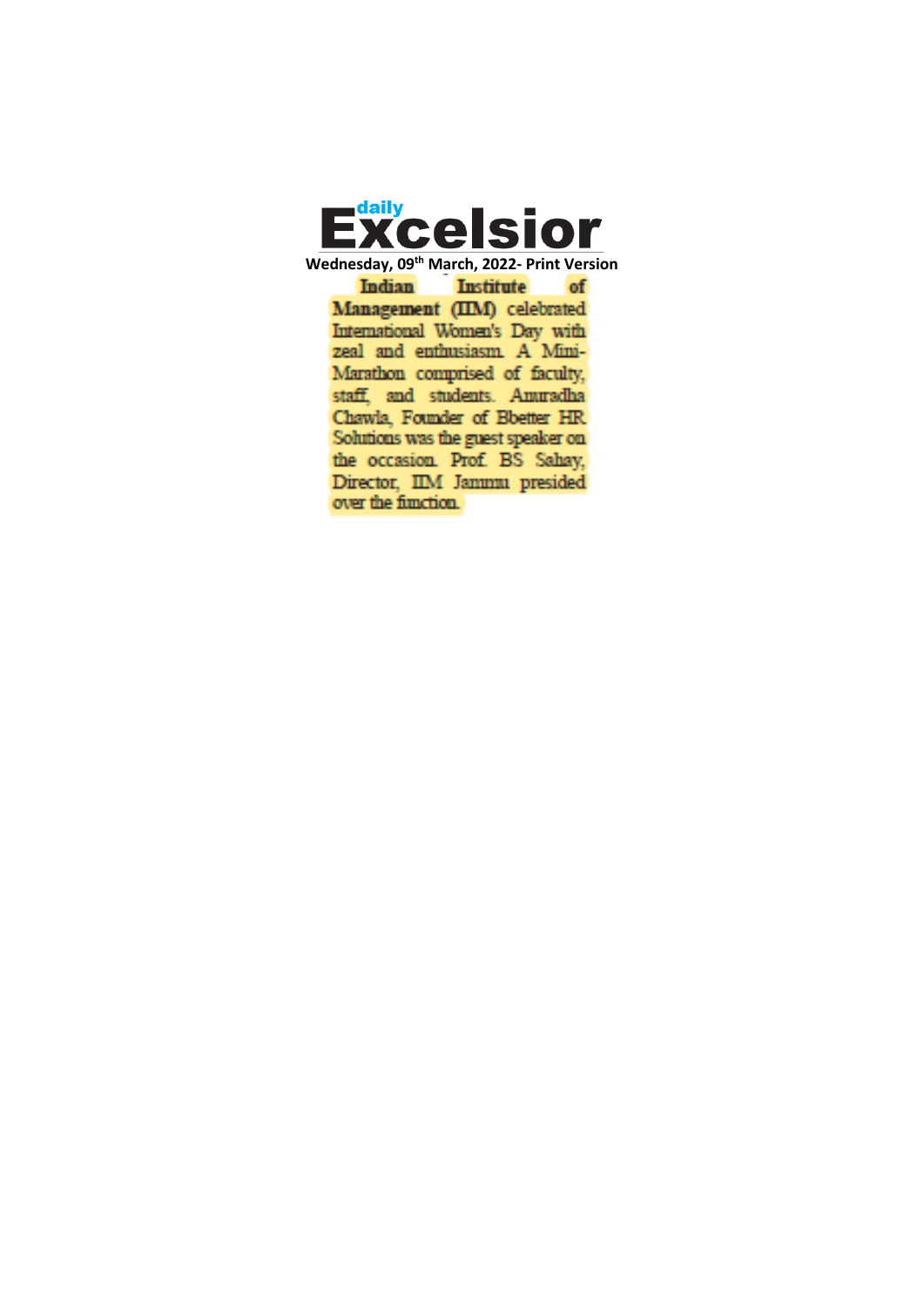# ETIMES

#### **Wednesday, 09th March, 2022**

**Educational institutions celebrate International Women's Day** 

Indian Institute of Management (IIM) celebrated International Women's Day. A Mini-Marathon was organized in the morning hours comprising of faculty, staff, and students.

Anuradha Chawla, Founder of Bbetter HR Solutions was the Guest Speaker on the occasion. Prof. B.S. Sahay, Director. IIM Jammu presided over the function.

Anuradha Chawla opined on the fact that the nation today considers women as the engine of growth and believes in being committed to the rise of women nationally and globally.

Dr. Minakshi Kumari, Assistant Professor, IIM Jammu stressed for gender equality and making women more visible in the crowded and noisy society of today. The celebration also comprised of cultural performance from the

MBA and IPM batch.